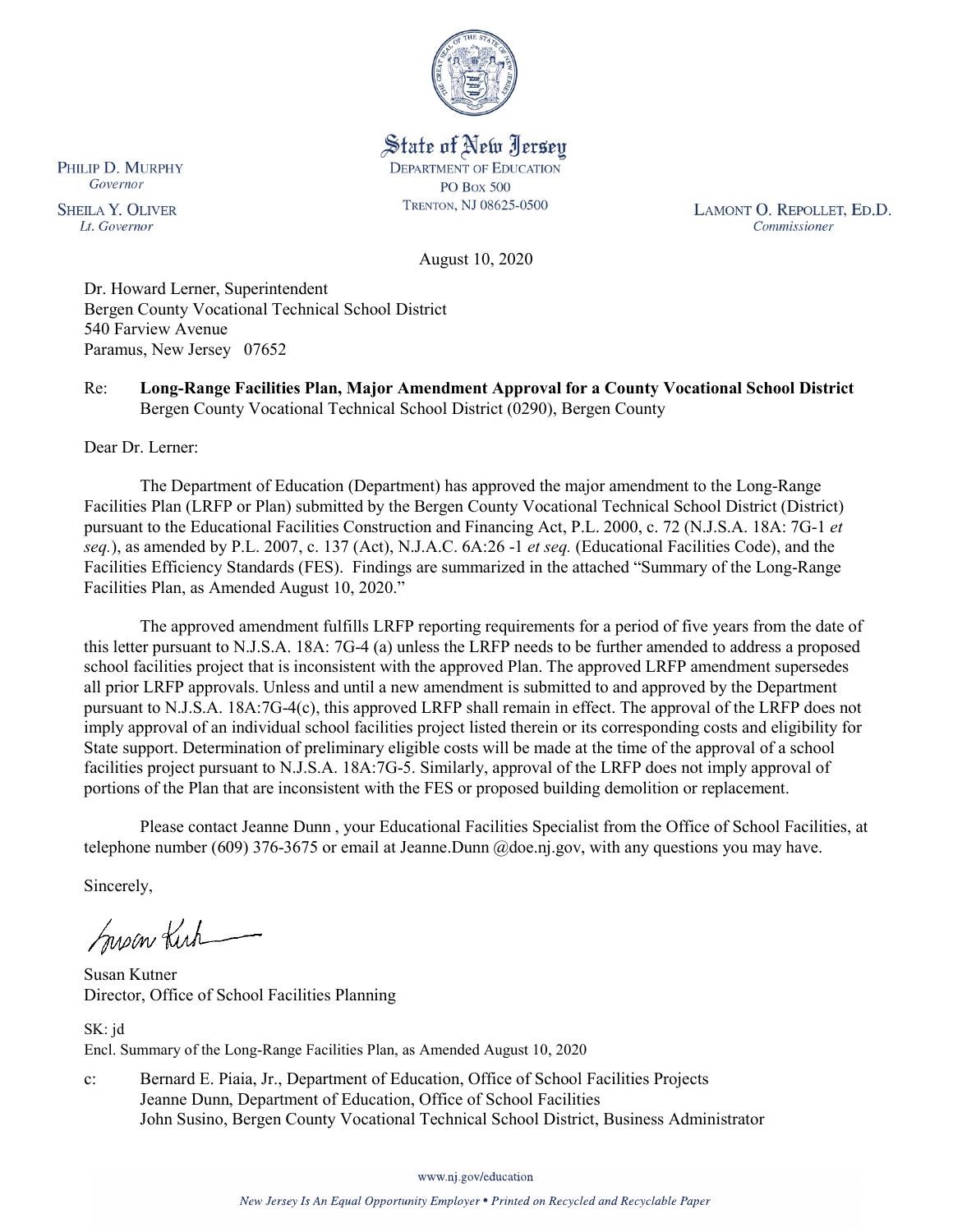# **Bergen County Vocational Technical School District (0290) Summary of the Long-Range Facilities Plan, as Amended August 10, 2020**

The Department of Education (Department) has completed its review of the major amendment to the Long-Range Facilities Plan (LRFP or Plan) submitted by the Bergen County Vocational Technical School District (District) pursuant to the Educational Facilities Construction and Financing Act, P.L. 2000, c. 72 (N.J.S.A. 18A: 7G-1 *et seq.*), as amended by P.L. 2007, c. 137 (Act), N.J.A.C. 6A:26-1 et seq. (Educational Facilities Code), and the Facilities Efficiency Standards (FES).

The following provides a summary of the District's approved amended LRFP. The summary is based on the standards set forth in the Act, the Educational Facilities Code, the FES, District-reported information in the Department's LRFP reporting system, and supporting documentation. The referenced reports in *italic* text are standard reports available on the Department's LRFP website.

### **1. Inventory Overview**

The District is classified as a County Vocational School District for funding purposes. It provides services for students in grades 9-12.

The District identified existing and proposed schools, sites, buildings, rooms, and site amenities in its LRFP. Table 1 lists the number of existing and proposed district schools, sites, and buildings. Detailed information can be found in the *School Asset Inventory Report* and the *Site Asset Inventory Report.*

**As directed by the Department, school facilities projects that have received initial approval by the Department and have been approved by the voters, if applicable, are represented as "existing" in the LRFP.** Approved projects that include new construction and/or the reconfiguration/reassignment of existing program space are as follows: n/a.

|                                              | <b>Existing</b> | <b>Proposed</b> |
|----------------------------------------------|-----------------|-----------------|
| Number of Schools (assigned DOE school code) |                 |                 |
| Number of School Buildings <sup>1</sup>      | 14              |                 |
| Number of Non-School Buildings <sup>2</sup>  |                 |                 |
| Number of Vacant Buildings                   |                 |                 |
| Number of Sites                              |                 |                 |

#### **Table 1: Number of Schools, School Buildings, and Sites**

*1 Includes district-owned buildings and long-term leases serving students in district-operated programs 2 Includes occupied district-owned buildings not associated with a school, such as administrative or utility buildings*

Based on the existing facilities inventory submitted by the District:

- Schools using leased buildings (short or long-term): Applied Technology HS and the Institute for Interactive Design Technology
- Schools using temporary classroom units (TCUs), excluding TCUs supporting construction: n/a
- Vacant/unassigned school buildings:  $n/a$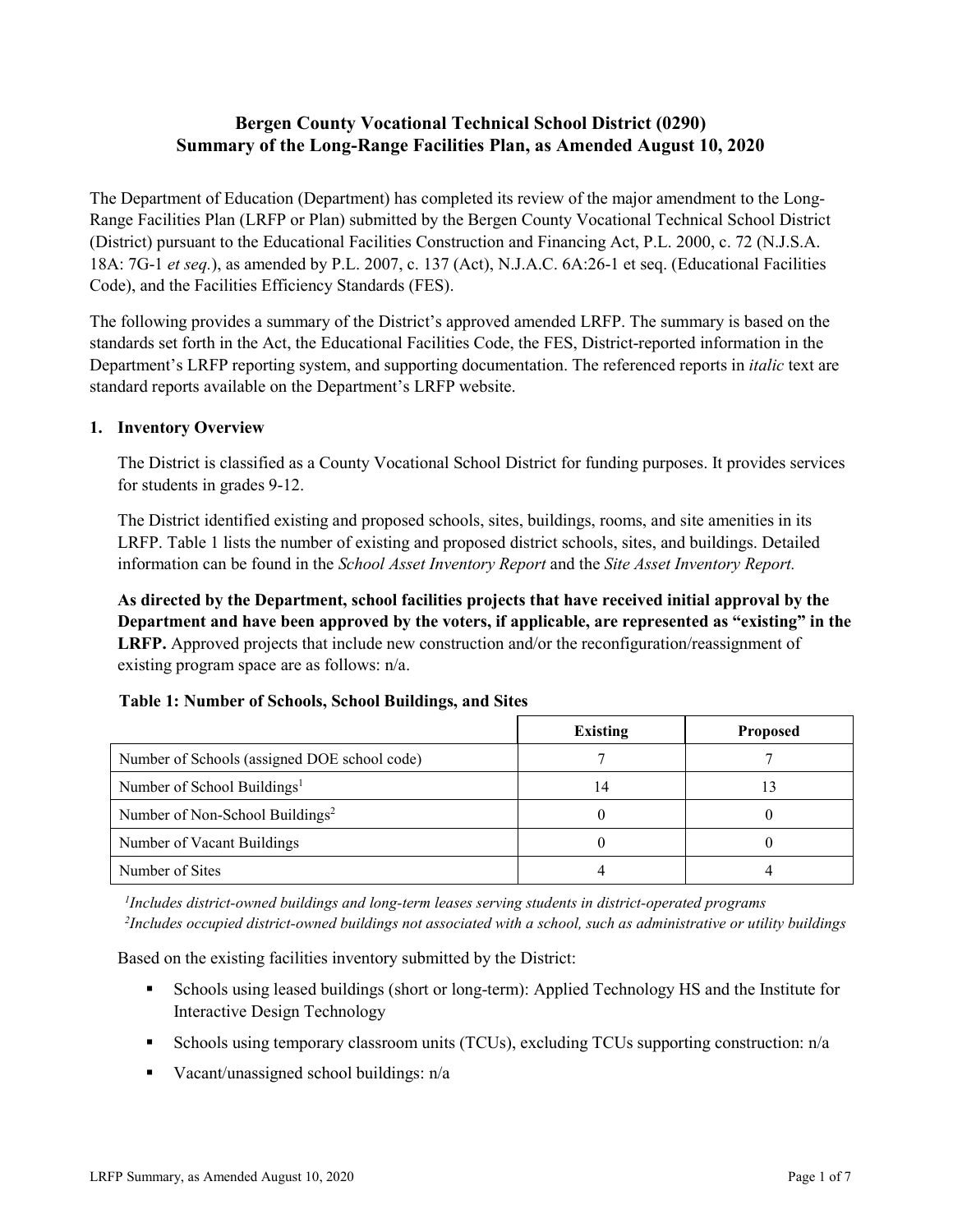**FINDINGS** The Department has determined that the proposed inventory is adequate for approval of the District's LRFP amendment. However, the LRFP determination does not imply approval of an individual school facilities project listed within the LRFP; the District must submit individual project applications for project approval.

### **2. District Enrollments**

The District determined the number of students, or "proposed enrollments," to be accommodated for LRFP planning purposes on a district-wide basis and in each school.

Since the District is a county vocational school district, the Department does not require the submission of a standard cohort-survival enrollment projection. Instead, proposed enrollments are based on district proposed CTE programs and capacity and are conditionally accepted for LRFP planning purposes pending approval by the Department's Office of Career Readiness.

Table 2 provides a comparison of existing and proposed enrollments. All totals include special education students.

| <b>Grades</b> | <b>Existing Enrollments</b><br>2019-20 | <b>District Proposed Enrollments</b><br>2024-25 |
|---------------|----------------------------------------|-------------------------------------------------|
| Grades PK-5   |                                        | U                                               |
| Grades 6-8    |                                        | O                                               |
| Grades 9-12   | 1,854                                  | 2,902                                           |
| <b>Totals</b> | 1,854                                  | 2,902                                           |

#### **Table 2: Enrollments**

**FINDINGS** The Department has determined the District's proposed enrollments to be acceptable for approval of the District's LRFP amendment and for planning purposes pending approval by the Department's Office of Career Readiness.

# **3. District Practices Capacity**

Based on information provided in the room inventories, *District Practices Capacity* was calculated for each school building to determine whether adequate capacity is proposed for the projected enrollments based on district scheduling and class size practices. The capacity totals assume instructional buildings can be fully utilized regardless of school sending areas, transportation, and other operational issues. The calculations only consider district-owned buildings and long-term leases; short term leases and temporary buildings are excluded. A capacity utilization factor of 90% for classrooms serving grades K-8 and 85% for classrooms serving grades 9-12 is applied in accordance with the FES. No capacity utilization factor is applied to preschool classrooms.

In certain cases, districts may achieve adequate District Practices Capacity to accommodate enrollments but provide inadequate square feet per student in accordance with the FES, resulting in educational adequacy issues and "Unhoused Students." Unhoused students are considered in the "Functional Capacity" calculations used to determine potential State support for school facilities projects and are analyzed in Section 4.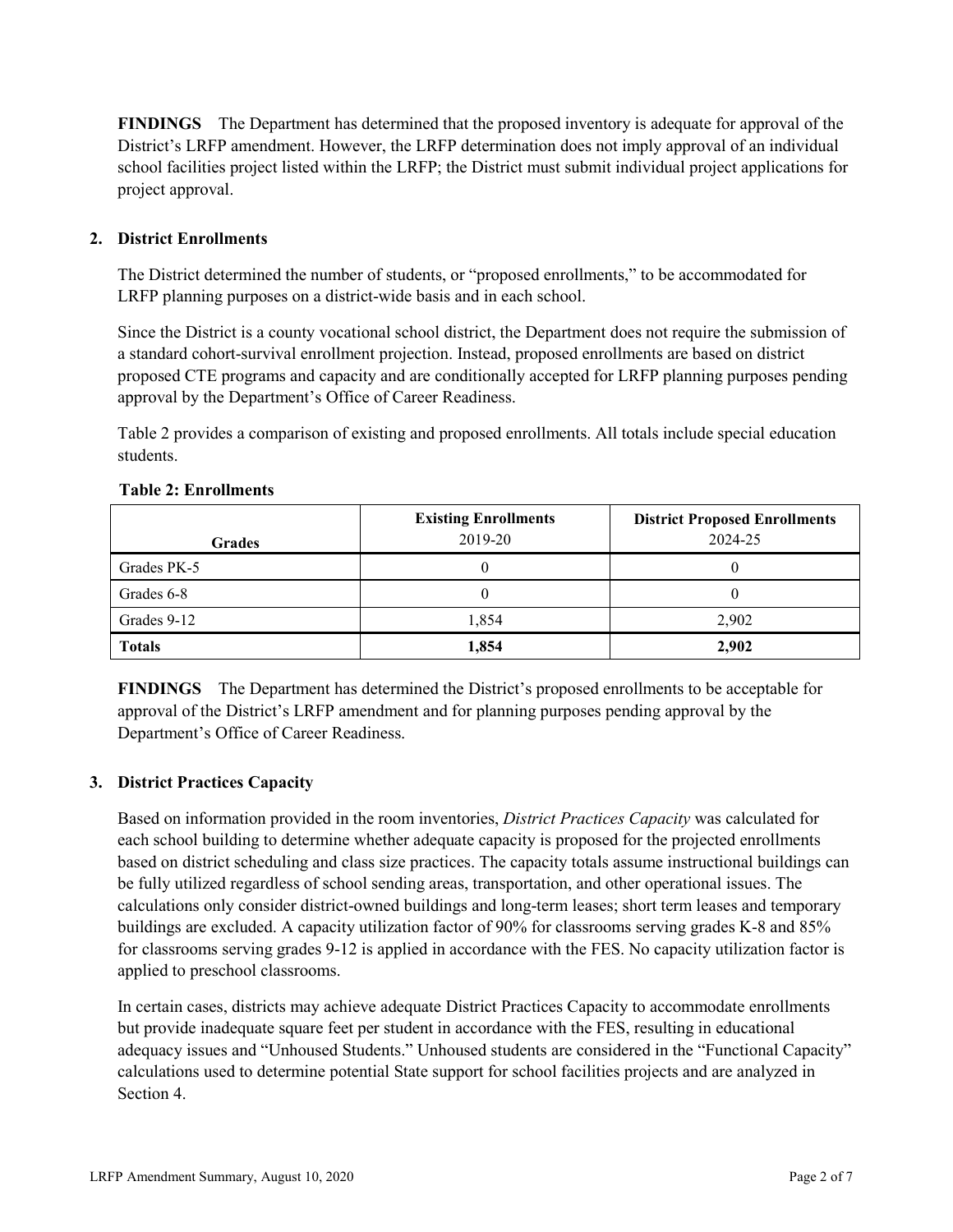Table 3 provides a summary of proposed enrollments and existing and proposed District-wide capacities. Detailed information can be found in the LRFP website reports titled *FES and District Practices Capacity Report, Existing Rooms Inventory Report, and Proposed Rooms Inventory Report.*

| <b>Grades</b>     | <b>Proposed</b><br><b>Enrollments</b> | <b>Existing</b><br><b>District</b><br><b>Practices</b><br>Capacity | <b>Existing</b><br>Deviation* | <b>Proposed</b><br><b>District</b><br><b>Practices</b><br>Capacity | <b>Proposed</b><br>Deviation* |
|-------------------|---------------------------------------|--------------------------------------------------------------------|-------------------------------|--------------------------------------------------------------------|-------------------------------|
| Elementary (PK-5) | $\theta$                              | 0.00                                                               | 0.00                          | 0.00                                                               | 0.00                          |
| Middle $(6-8)$    | $\theta$                              | 0.00                                                               | 0.00                          | 0.00                                                               | 0.00                          |
| High $(9-12)$     | 2,902                                 | 2,681.00                                                           | $-223.00$                     | 2,925.00                                                           | 22.00                         |
| <b>Totals</b>     | 2,902                                 | 2,681.00                                                           | $-223.00$                     | 2,925.00                                                           | 22.00                         |

**Table 3: District Practices Capacity Analysis**

*\* Positive numbers signify surplus capacity; negative numbers signify inadequate capacity. Negative values for District Practices capacity are acceptable for approval if proposed enrollments do not exceed 100% capacity utilization.*

Considerations:

- Based on the proposed enrollments and existing room inventories, the District is projected to have inadequate capacity for the following grade groups, assuming all school buildings can be fully utilized: n/a
- Adequate justification has been provided by the District if the proposed capacity for a school significantly deviates from the proposed enrollments. Generally, surplus capacity is acceptable for LRFP approval if additional capacity is not proposed through new construction.

**FINDINGS**The Department has determined that proposed District capacity, in accordance with the proposed enrollments, is adequate for approval of the District's LRFP amendment. The Department will require a current enrollment projection at the time an application for a school facilities project is submitted, incorporating the District's most recent Fall Enrollment Report, in order to verify that the LRFP's planned capacity meets the District's updated enrollments.

# **4. New Construction Funding Eligibility**

*Functional Capacity* was calculated and compared to the proposed enrollments to provide a **preliminary estimate** of Unhoused Students and new construction funding eligibility. **Final determinations will be made at the time of project application approvals.**

*Functional Capacity* is the adjusted gross square footage of a school building *(total gross square feet minus excluded space)* divided by the minimum area allowance per full-time equivalent student for the grade level contained therein. *Unhoused Students* is the number of students projected to be enrolled in the District that exceeds the Functional Capacity of the District's schools pursuant to N.J.A.C. 6A:26-2.2(c). *Excluded Square Feet* includes (1) square footage exceeding the FES for any pre-kindergarten, kindergarten, general education, or self-contained special education classroom; (2) grossing factor square footage *(corridors, stairs, mechanical rooms, etc.)* that exceeds the FES allowance, and (3) square feet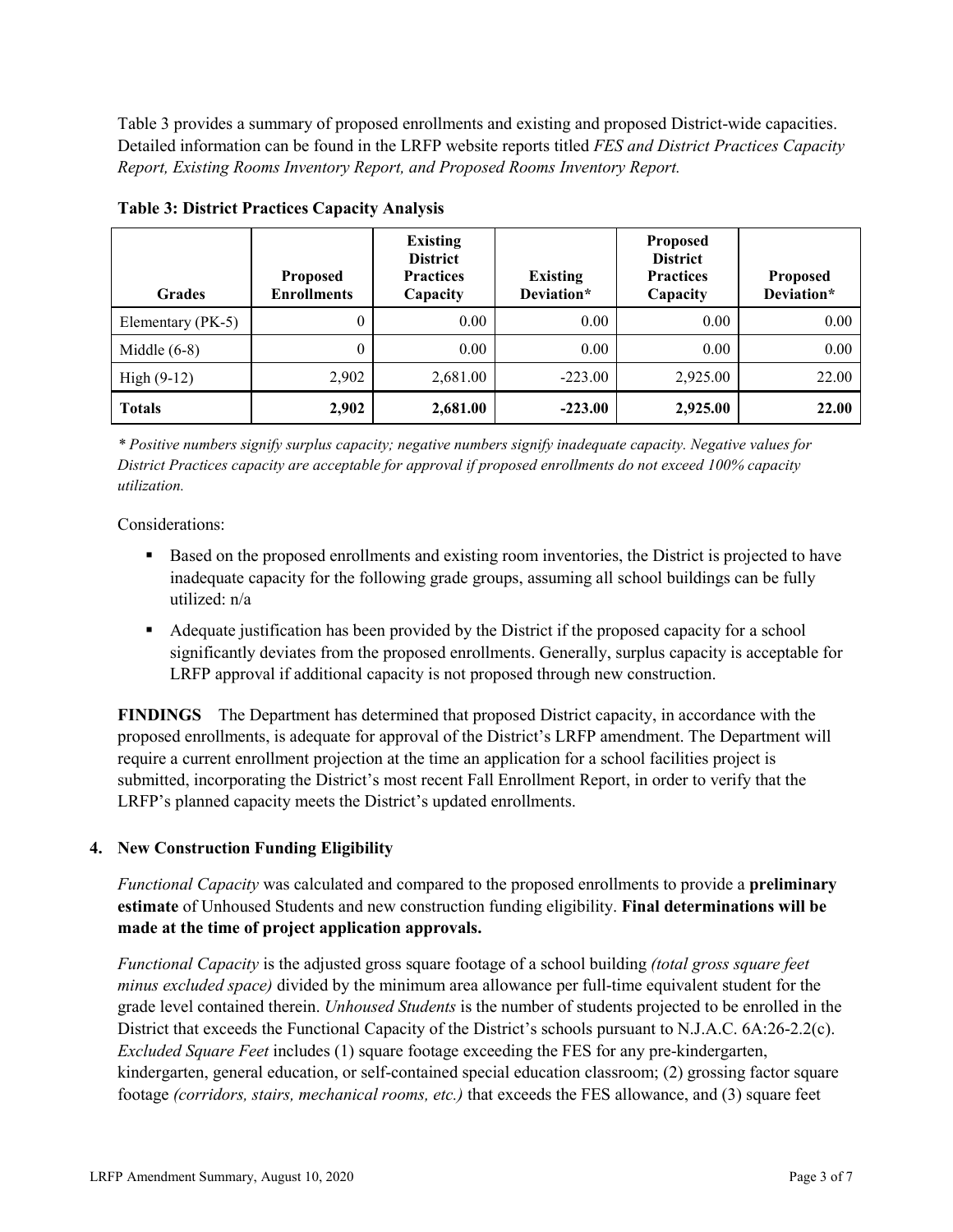proposed to be demolished or discontinued from use. Excluded square feet may be revised during the review process for individual school facilities projects.

Table 4 provides a preliminary assessment of the Functional Capacity, Unhoused Students, and Estimated Maximum Approved Area for Unhoused Students for each FES grade group. The calculations exclude temporary facilities and short-term leased buildings. School buildings proposed for whole or partial demolition or reassignment to a non-school use are excluded from the calculations pending project application review. If a building is proposed to be reassigned to a different school, the square footage is applied to the proposed grades after reassignment. Buildings that are not assigned to a school are excluded from the calculations. In addition, only preschool students eligible for state funding (former ECPA students) are included. Detailed information concerning the calculations can be found in the *Functional Capacity and Unhoused Students Report* and the *Excluded Square Footage Report.*

|                                                | <b>PK/K-5</b> | $6 - 8$  | $9 - 12$ | <b>Total</b> |
|------------------------------------------------|---------------|----------|----------|--------------|
| PK Eligible Students/K-12 Proposed Enrollments | 0             | $\theta$ | 2,904    |              |
| FES Area Allowance (SF/student)                | 125.00        | 134.00   | 151.00   |              |
| <b>Prior to Completion of Proposed Work:</b>   |               |          |          |              |
| <b>Existing Gross Square Feet</b>              | $\theta$      | 0        | 595,686  | 595,686      |
| <b>Adjusted Gross Square Feet</b>              | $\theta$      | 0        | 555,320  | 555,320      |
| <b>Adjusted Functional Capacity</b>            | 0.00          | 0.00     | 3,678.00 |              |
| <b>Unhoused Students</b>                       | 0.00          | 0.00     | 0.00     |              |
| Est. Max. Area for Unhoused Students           | 0.00          | 0.00     | 0.00     |              |
| <b>After Completion of Proposed Work:</b>      |               |          |          |              |
| Gross Square Feet                              | $\theta$      | $\theta$ | 613,798  | 613,798      |
| New Gross Square Feet                          | $\theta$      | $\theta$ | 27,672   | 27,672       |
| <b>Adjusted Gross Square Feet</b>              | $\Omega$      | 0        | 582,992  | 582,992      |
| <b>Functional Capacity</b>                     | 0.00          | 0.00     | 3,861.00 |              |
| Unhoused Students after Construction           | 0.00          | 0.00     | 0.00     |              |
| Est. Max. Area Remaining                       | 0.00          | 0.00     | 0.00     |              |

| Table 4: Estimated Maximum Approved Area for Unhoused Students |  |
|----------------------------------------------------------------|--|
|----------------------------------------------------------------|--|

Facilities used for non-instructional or non-educational purposes are ineligible for State support under the Act. However, projects for such facilities shall be reviewed by the Department to determine whether they are consistent with the District's LRFP and whether the facility, if it is to house students (full or part time) conforms to educational adequacy requirements. These projects shall conform to all applicable statutes and regulations.

Estimated costs represented in the LRFP by the District are for capital planning purposes only. The estimates are not intended to represent preliminary eligible costs or final eligible costs of approved school facilities projects.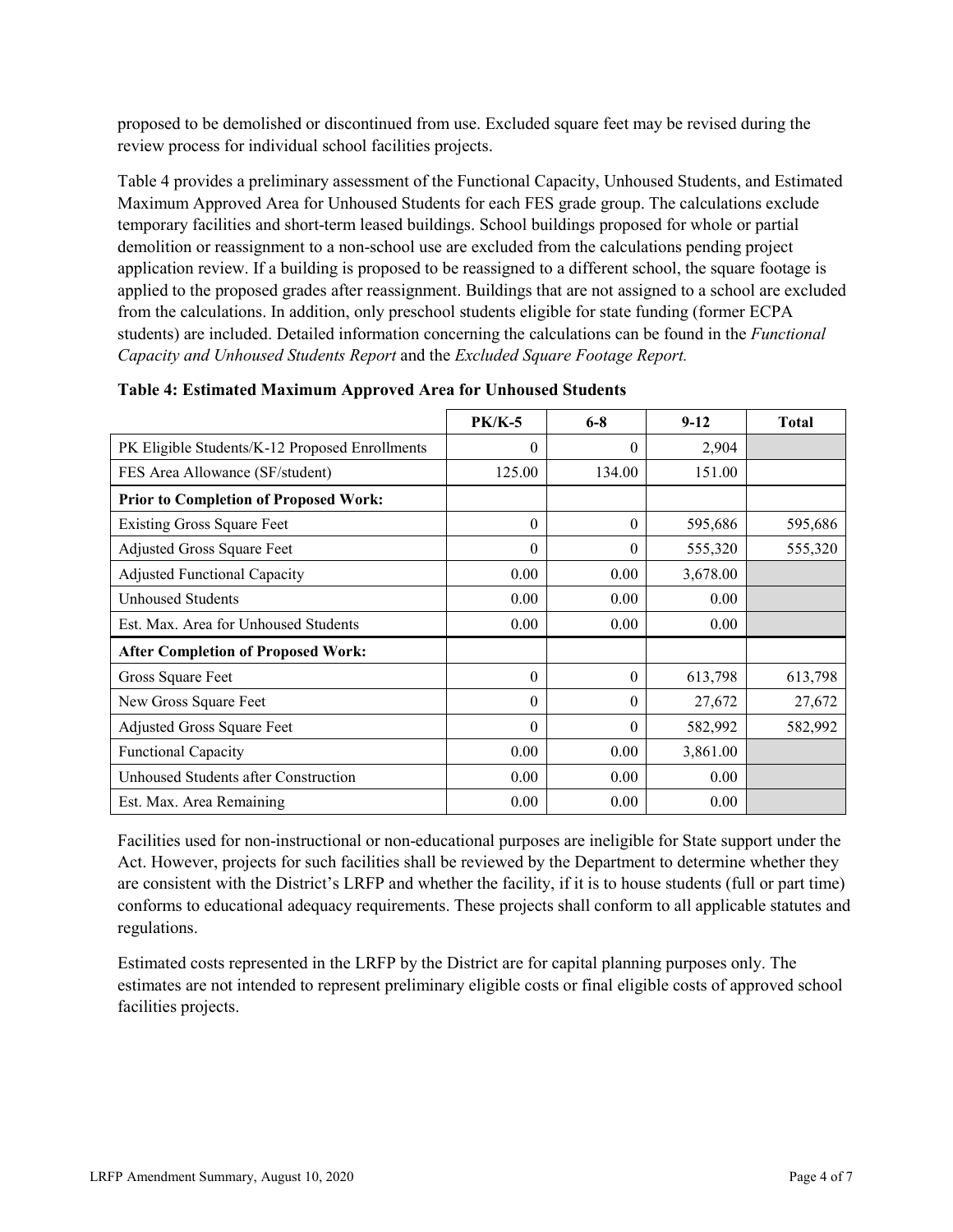Considerations:

- The District does not have approved projects pending completion, as noted in Section 1, that impact the Functional Capacity calculations.
- The Functional Capacity calculations *exclude* square feet proposed for demolition or discontinuation for the following FES grade groups and school buildings pending a feasibility study and project review: 9-12.
- **Based on the preliminary assessment, the District has Unhoused Students prior to the completion** of proposed work for the following FES grade groups: n/a.
- New construction is proposed for the following FES grade groups: 9-12.
- **Proposed new construction exceeds the estimated maximum area allowance for Unhoused** Students prior to the completion of the proposed work for the following grade groups: 9-12.
- The District, based on the preliminary LRFP assessment, will not have Unhoused Students after completion of the proposed LRFP work. If the District is projected to have Unhoused Students, adequate justification has been provided to confirm educational adequacy in accordance with Section 6 of this determination.

**FINDINGS** Functional Capacity and Unhoused Students calculated in the LRFP are preliminary estimates. Preliminary Eligible Costs (PEC) and Final Eligible Costs (FEC) will be included in the review process for specific school facilities projects. A feasibility study undertaken by the District is required if building demolition or replacement is proposed per N.J.A.C. 6A:26-2.3(b)(10).

# **5. Proposed Work**

The District assessed program space, capacity, and physical plant deficiencies to determine corrective actions. Capital maintenance, or *"system actions,"* address physical plant deficiencies due to operational, building code, and /or life cycle issues. Inventory changes, or *"inventory actions,*" add, alter, or eliminate sites, site amenities, buildings, and/or rooms.

The Act (N.J.S.A. 18A:7G-7b) provides that all school facilities shall be deemed suitable for rehabilitation unless a pre-construction evaluation undertaken by the District demonstrates to the satisfaction of the Commissioner that the structure might pose a risk to the safety of the occupants even after rehabilitation or that rehabilitation is not cost-effective. Pursuant to N.J.A.C. 6A:26-2.3(b)(10), the Commissioner may identify school facilities for which new construction is proposed in lieu of rehabilitation for which it appears from the information presented that new construction is justified, provided, however, that for such school facilities so identified, the District must submit a feasibility study as part of the application for the specific school facilities project. The cost of each proposed building replacement is compared to the cost of additions or rehabilitation required to eliminate health and safety deficiencies and to achieve the District's programmatic model.

Table 5 lists the scope of work proposed for each school based on the building(s) serving their student population. Proposed inventory changes are described in the LRFP website reports titled *"School Asset Inventory Report and "Proposed Room Inventory Report."* Information concerning proposed systems work, or capital maintenance can be found in the "LRFP Systems Actions Summary Report".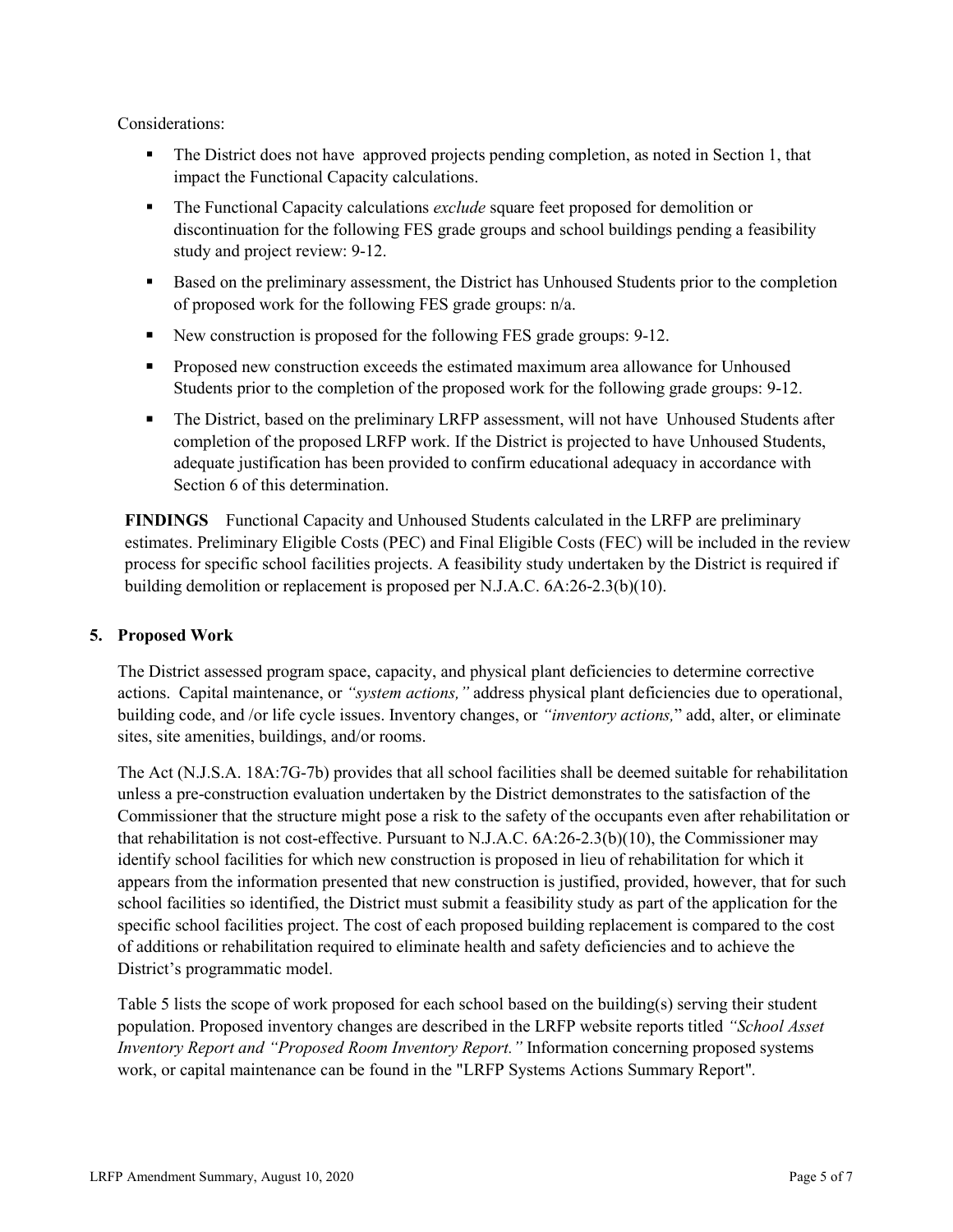With the completion of the proposed work, the following schools are proposed to be eliminated: n/a; the following schools are proposed to be added: n/a.

| <b>Proposed Scope of Work</b>                                                                  | <b>Applicable Schools</b>                                                                                                          |
|------------------------------------------------------------------------------------------------|------------------------------------------------------------------------------------------------------------------------------------|
| Renovation only (no new construction)                                                          |                                                                                                                                    |
| System actions only (no inventory actions)                                                     | n/a                                                                                                                                |
| Existing inventory actions only (no systems actions)                                           | Bergen County Academies - Hackensack<br>(Original Building), Bergen County Tech HS -<br>Teterboro (Main Building)                  |
| Systems and inventory changes                                                                  | Bergen County Tech HS - Paramus (Buildings<br>275 and 285)                                                                         |
| <b>New construction</b>                                                                        |                                                                                                                                    |
| Building addition only (no systems or existing inventory actions)                              | n/a                                                                                                                                |
| Renovation and building addition (system, existing inventory,<br>and new construction actions) | n/a                                                                                                                                |
| New building on existing site                                                                  | Bergen County Academies - Hackensack (New<br>Medical Academy Building)                                                             |
| New building on new or expanded site                                                           | n/a                                                                                                                                |
| Site and building disposal (in addition to above scopes)                                       |                                                                                                                                    |
| Partial building demolition                                                                    | n/a                                                                                                                                |
| Whole building demolition                                                                      | Bergen County Academies - Hackensack<br>(Science and Storage Buildings),<br>Bergen County Tech HS - Paramus (Small<br>Animal Shop) |
| Site and building disposal or discontinuation of use                                           | n/a                                                                                                                                |

**Table 5. School Building Scope of Work**

**FINDINGS** The Department has determined that the proposed work is adequate for approval of the District's LRFP amendment. However, Department approval of proposed work in the LRFP does not imply the District may proceed with a school facilities project. The District must submit individual project applications with cost estimates for Department project approval. Both school facilities project approval and other capital project review require consistency with the District's approved LRFP.

# **6. Proposed Room Inventories and the Facilities Efficiency Standards**

The District's proposed school buildings were evaluated to assess general educational adequacy in terms of compliance with the FES area allowance pursuant to N.J.A.C. 6A:26-2.2 and 2.3.

District schools proposed to provide less square feet per student than the FES after the completion of proposed work as indicated in Table 5 are as follows: n/a.

**FINDINGS** The Department has determined that the District's proposed room inventories are adequate for LRFP approval. If school(s) are proposed to provide less square feet per student than the FES area allowance, the District has provided justification indicating that the educational adequacy of the facility will not be adversely affected and has been granted an FES waiver by the Department pending project submission and review. This determination does not include an assessment of eligible square feet for State support, which will be determined at the time an application for a specific school facilities project is